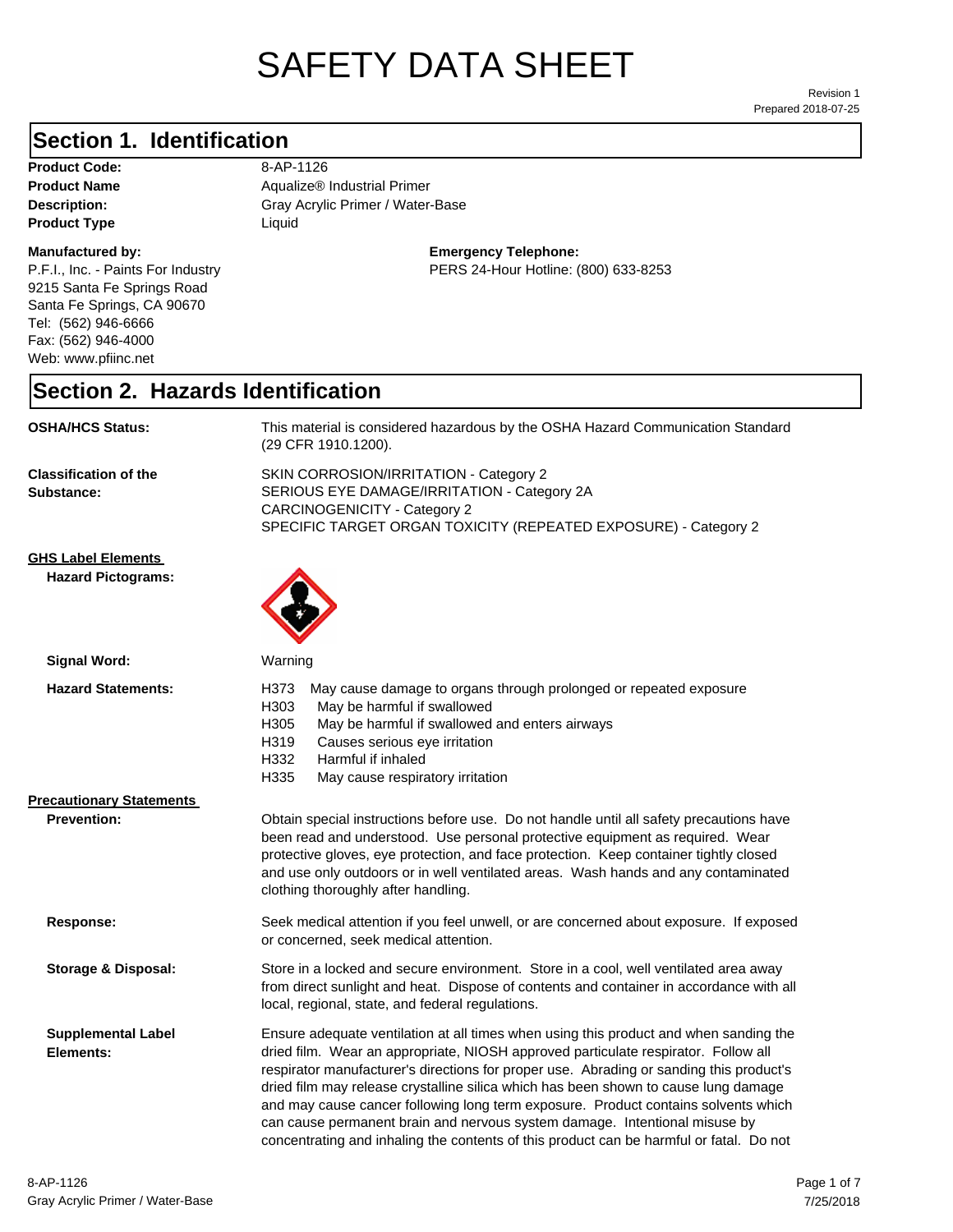transfer contents to another container. PROPOSITION 65 WARNING: this product contains chemicals known to the State of California to cause cancer and birth defects or other reproductive harm. FOR INDUSTRIAL USE ONLY. None known.

**Hazards not otherwise classified:**

#### **Section 3. Composition/Information on Ingredients**

| Chemical Name / CAS No                                                               |
|--------------------------------------------------------------------------------------|
| Talc<br>14807-96-6<br>10 to 20%                                                      |
| <b>Titanium Dioxide</b><br>13463-67-7<br>5 to 10%                                    |
| Ethylene Glycol Monobutyl Ether<br>111-76-2<br>1 to 5%<br>Vapor Pressure: .11 kPa    |
| Diethylene Glycol Monobutyl<br>Ether<br>112-34-5<br>1 to 5%<br>Vapor Pressure: 0 kPa |
| Calcium Carbonate<br>1317-65-3<br>1 to 5%                                            |

# **Section 4. First Aid Measures**

| <b>Description of First Aid Measures</b> |                                                                                                                                                                                                                                                                                                                                                                                                                                                                                                                                                                                                                                                                                                                                                 |             |
|------------------------------------------|-------------------------------------------------------------------------------------------------------------------------------------------------------------------------------------------------------------------------------------------------------------------------------------------------------------------------------------------------------------------------------------------------------------------------------------------------------------------------------------------------------------------------------------------------------------------------------------------------------------------------------------------------------------------------------------------------------------------------------------------------|-------------|
| <b>Eye Contact:</b>                      | Immediately flush eyes with copious amounts of water. Remove any contact lenses.<br>Rinse for at least 10 minutes. Get medical attention. Chemical burns must be treated<br>promptly by a physician.                                                                                                                                                                                                                                                                                                                                                                                                                                                                                                                                            |             |
| Inhalation:                              | Remove victim to fresh air and maintain in a rest position comfortable for breathing. If<br>fumes are still present, all rescuers should wear appropriate respirators. If victim<br>exhibits irregular breathing, trained personnel should provide artificial respiration or<br>oxygen. Mouth-to-mouth resuscitation may be dangerous. If necessary, contact a<br>poison control center or physician immediately. If victim is unconscious, place in a<br>recovery position and seek medical help immediately. Maintain an open airway for the<br>victim.                                                                                                                                                                                       |             |
| <b>Skin Contact:</b>                     | Wash affected areas with soap and water. Remove contaminated clothing and shoes.<br>Continue to rinse the affected area for at least ten minutes. Get medical attention if<br>discomfort continues. Avoid further exposure in the event of any symptoms or<br>complaints.                                                                                                                                                                                                                                                                                                                                                                                                                                                                       |             |
| Ingestion:                               | If product is ingested, contact a poison control center or a physician immediately. Do<br>not induce vomitting. Rinse mouth with water and remove dentures, if any. Remove<br>victim to fresh air and keep at rest in a comfortable position to facilitate breathing. If<br>the victim is conscious and the product has been swallowed, provide small quantities of<br>water to drink. Cease if the victim feels sick, as vomitting may be dangerous. If<br>vomitting occurs, the head should be kept low so that vomit does not enter the lungs.<br>Never administer anything by mouth to an unconscious person. If unconscious, place<br>in a recovery position while medical attention is sought. Maintain an open airway for<br>the victim. |             |
| <b>Potential Acute Health Effects</b>    |                                                                                                                                                                                                                                                                                                                                                                                                                                                                                                                                                                                                                                                                                                                                                 |             |
| <b>Eve Contact:</b>                      | Causes serious eye irritation.                                                                                                                                                                                                                                                                                                                                                                                                                                                                                                                                                                                                                                                                                                                  |             |
| Inhalation:                              | Can cause central nervous system depression. May cause drowsiness and dizziness                                                                                                                                                                                                                                                                                                                                                                                                                                                                                                                                                                                                                                                                 |             |
| 8-AP-1126                                |                                                                                                                                                                                                                                                                                                                                                                                                                                                                                                                                                                                                                                                                                                                                                 | Page 2 of 7 |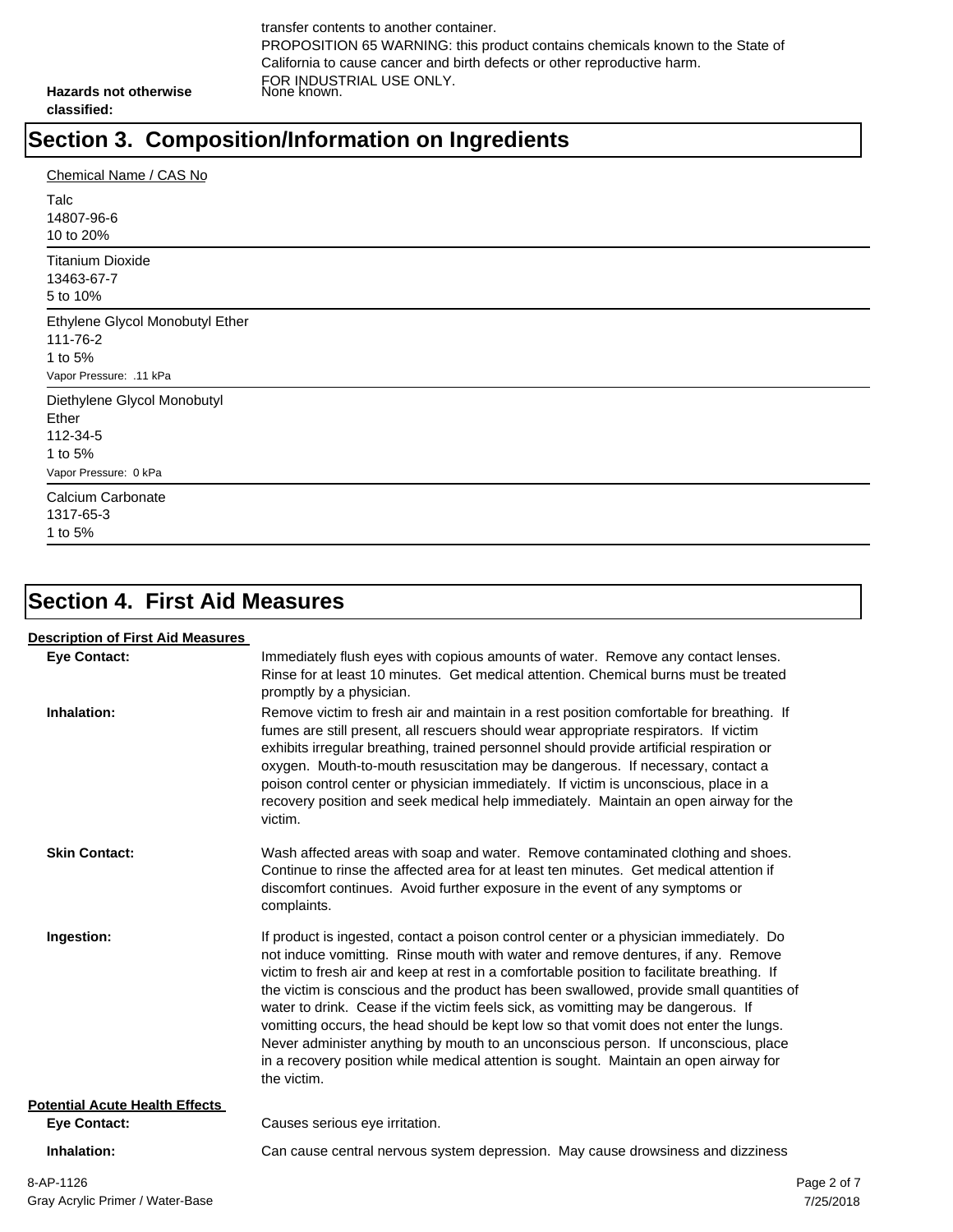|                                                     | as well as respiratory irritation.                                                                                                                                                                                                                                                                                                                           |  |
|-----------------------------------------------------|--------------------------------------------------------------------------------------------------------------------------------------------------------------------------------------------------------------------------------------------------------------------------------------------------------------------------------------------------------------|--|
| <b>Skin Contact:</b>                                | No known significant effects or critical hazards.                                                                                                                                                                                                                                                                                                            |  |
| Ingestion:                                          | No known significant effects or critical hazards.                                                                                                                                                                                                                                                                                                            |  |
|                                                     |                                                                                                                                                                                                                                                                                                                                                              |  |
| <b>Over-Exposure Signs &amp; Symptoms</b>           |                                                                                                                                                                                                                                                                                                                                                              |  |
| <b>Eye Contact:</b>                                 | Adverse symptoms may include: pain or irritation, watering, redness.                                                                                                                                                                                                                                                                                         |  |
| Inhalation:                                         | Adverse symptoms may include: respiratory tract irritation, coughing, nausea or<br>vomiting, headache, drowsiness or fatigue, dizziness or vertigo, unconsciousness.                                                                                                                                                                                         |  |
| <b>Skin Contact:</b>                                | Adverse symptoms may include: irritation, redness.                                                                                                                                                                                                                                                                                                           |  |
| Ingestion:                                          | Adverse symptoms may include: nausea, vomiting.                                                                                                                                                                                                                                                                                                              |  |
|                                                     | Indication of immediate medical attention and special treatment needed                                                                                                                                                                                                                                                                                       |  |
| <b>Notes to Physician:</b>                          | Treat symptomatically. Contact poison treatment specialists if large quantities have<br>been ingested or inhaled.                                                                                                                                                                                                                                            |  |
| <b>Specific Treatments:</b>                         | None specified.                                                                                                                                                                                                                                                                                                                                              |  |
| <b>Protection of First Aid</b><br><b>Providers:</b> | No action should be taken involving any personal risk or without proper training. If<br>fumes are still present, rescuers should wear appropriate respirators or a self<br>contained breathing apparatus. Mouth-to-mouth resuscitation may be dangerous for<br>the first aid provider. Wash all contaminated clothing with soap and water before<br>removal. |  |

#### **Section 5. Fire Fighting Measures**

| <b>Extinguishing Media</b>                        |                                                                                                                                                                |
|---------------------------------------------------|----------------------------------------------------------------------------------------------------------------------------------------------------------------|
| <b>Suitable Media:</b>                            | Use an extinguishing agent suitable for the surrounding fire.                                                                                                  |
| Unsuitable Media:                                 | None known.                                                                                                                                                    |
| <b>Specific Hazards:</b>                          | In a fire, or if heated, containers may burst due to increased pressure.                                                                                       |
| <b>Special Firefighting</b><br><b>Procedures:</b> | Firefighters should wear appropriate protective equipment and self-contained breathing<br>apparatus with a full face-piece operated in positive pressure mode. |

#### **Section 6. Accidental Release Measures**

| <b>Environmental Precautions:</b>                               | Avoid dispersal of spilled material and runoff from contacting soil, waterways, drains,<br>and sewers. Inform the relevant authorities if the product has caused environmental<br>pollution.                                                                                                                                                                                                                                                                                                                     |
|-----------------------------------------------------------------|------------------------------------------------------------------------------------------------------------------------------------------------------------------------------------------------------------------------------------------------------------------------------------------------------------------------------------------------------------------------------------------------------------------------------------------------------------------------------------------------------------------|
| <b>Steps to be Taken if Material</b><br>is Released or Spilled: | Contain spilled liquid with sand or earth. Place material in a container and dispose of<br>according to local, regional, state, and federal regulations. Ventilate area and remove<br>product with absorbent.                                                                                                                                                                                                                                                                                                    |
| <b>Small Spills:</b>                                            | Stop leak if doing so can be done without risk. Remove containers from spill area.<br>Dilute with water and mop up if water-soluble. If not water-soluble, absorb with dry<br>material and place in appropriate waste container. Dispose of via a licensed waste<br>disposal contractor.                                                                                                                                                                                                                         |
| Large Spills:                                                   | Stop leak if doing so can be done without risk. Remove containers from spill area.<br>Prevent entry into sewers, waterways, basements, or confined areas. Wash spillages<br>into an effluent treatment plant or proceed as follows: contain and collect spillage with<br>absorbent materials and place in a container for disposal according to local regulations.<br>Dispose of via a licensed waste disposal contractor. See Section 1 for emergency<br>contact information and Section 13 for waste disposal. |

#### **Section 7. Handling and Storage**

**Handling:** Wash thoroughly after handling. Eating, drinking, and smoking should be prohibited in areas where this material is handled, stored, and processed. Wash hands and face before eating or drinking. Remove contaminated clothing and launder before reuse. Use only with adequate ventilation. Follow all SDS and label precautions even after container is emptied, as it may retain product residues. Avoid breathing fumes, vapors, or mist. Avoid contact with eyes, skin, and clothing.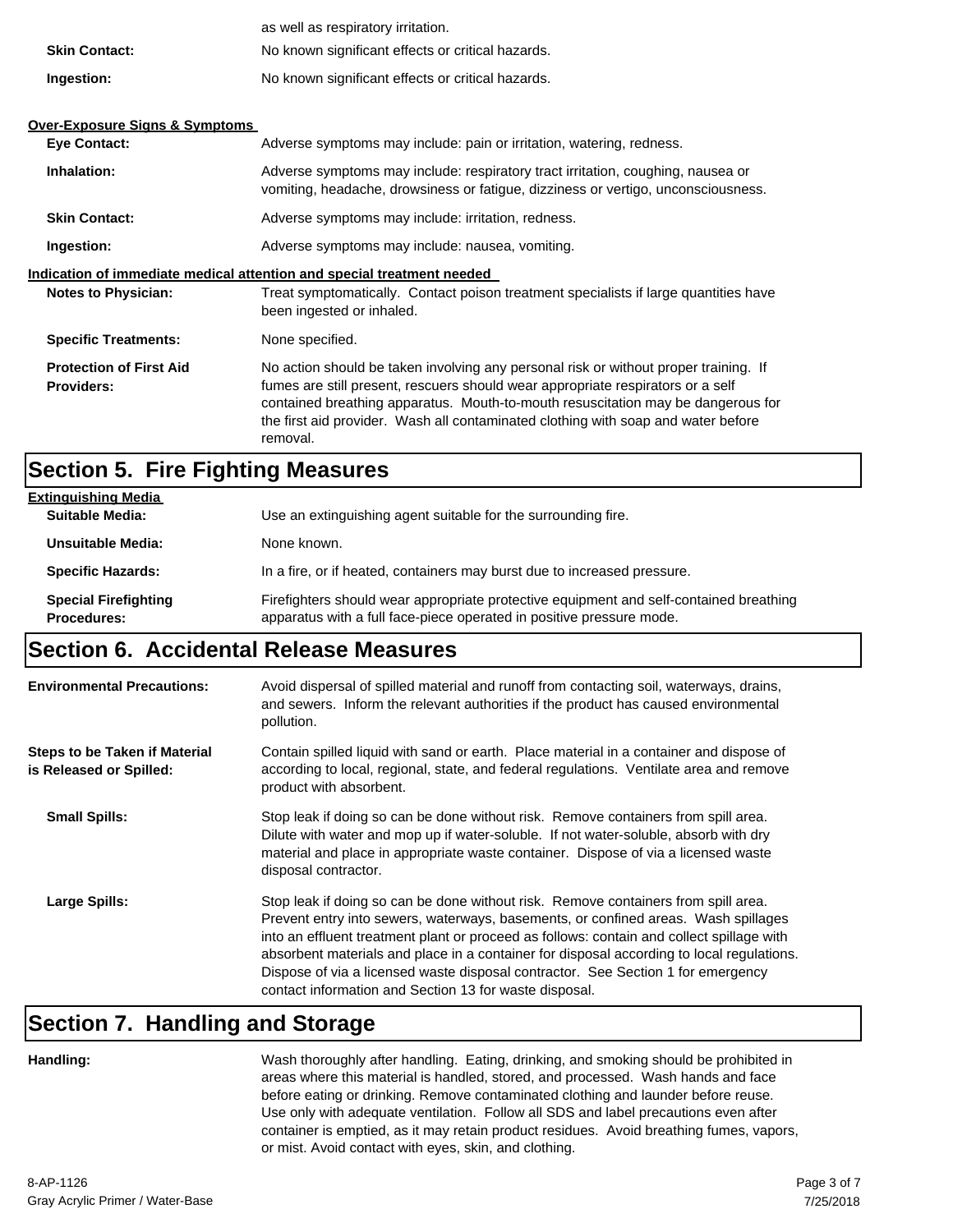Storage: Store in a dry, cool, well ventilated place. Keep container tightly closed while not in use. Isolate from heat, electrical equipment, sparks, and open flame. Do not store above 120 degrees Fahrenheit. Protect from heat, moisture, and foreign materials.

### **Section 8. Exposure Controls/Personal Protection**

| Chemical Name / CAS No<br>Talc<br>14807-96-6<br>10 to 20%                            | <b>OSHA Exposure Limits</b><br>20 mppcf                                                                                                                                                                                                                                                                                                                                                                                                                                                                                                                                                                                                                                                                                                                                                                               | <b>ACGIH Exposure Limits</b><br>$2$ mg/m $3$                                                                                                                                                                                                                                                                                        | <b>Other Exposure Limits</b> |
|--------------------------------------------------------------------------------------|-----------------------------------------------------------------------------------------------------------------------------------------------------------------------------------------------------------------------------------------------------------------------------------------------------------------------------------------------------------------------------------------------------------------------------------------------------------------------------------------------------------------------------------------------------------------------------------------------------------------------------------------------------------------------------------------------------------------------------------------------------------------------------------------------------------------------|-------------------------------------------------------------------------------------------------------------------------------------------------------------------------------------------------------------------------------------------------------------------------------------------------------------------------------------|------------------------------|
| <b>Titanium Dioxide</b><br>13463-67-7<br>5 to 10%                                    | $5$ mg/m $3$                                                                                                                                                                                                                                                                                                                                                                                                                                                                                                                                                                                                                                                                                                                                                                                                          | $10$ mg/m $3$                                                                                                                                                                                                                                                                                                                       |                              |
| Ethylene Glycol Monobutyl<br>Ether<br>111-76-2<br>1 to 5%<br>Vapor Pressure: .11 kPa | 50 ppm                                                                                                                                                                                                                                                                                                                                                                                                                                                                                                                                                                                                                                                                                                                                                                                                                | 20 ppm                                                                                                                                                                                                                                                                                                                              |                              |
| Diethylene Glycol Monobutyl<br>Ether<br>112-34-5<br>1 to 5%<br>Vapor Pressure: 0 kPa | 50 ppm                                                                                                                                                                                                                                                                                                                                                                                                                                                                                                                                                                                                                                                                                                                                                                                                                | 20 ppm                                                                                                                                                                                                                                                                                                                              |                              |
| Calcium Carbonate<br>1317-65-3<br>1 to 5%                                            | 15 mg/m3                                                                                                                                                                                                                                                                                                                                                                                                                                                                                                                                                                                                                                                                                                                                                                                                              | 10 mg/m3                                                                                                                                                                                                                                                                                                                            |                              |
| <b>Engineering Controls:</b>                                                         | limits.                                                                                                                                                                                                                                                                                                                                                                                                                                                                                                                                                                                                                                                                                                                                                                                                               | Use process enclosures, local exhaust ventilation, or other engineering controls to<br>keep worker exposure to airborne contaminants below any recommended or statutory                                                                                                                                                             |                              |
| <b>Environmental Controls:</b>                                                       |                                                                                                                                                                                                                                                                                                                                                                                                                                                                                                                                                                                                                                                                                                                                                                                                                       | Emissions from ventilation or work process equipment should be checked to ensure<br>they comply with the requirements of environmental protection legislation. In some<br>cases, fume scrubbers, filters, and other engineering modifications to the process<br>equipment may be required to reduce emissions to acceptable levels. |                              |
| <b>Respiratory Protection:</b>                                                       | Use a properly fitted, air-purifying or air-fed respirator complying with an approved<br>standard if a risk assessment indicates this is necessary. Respiratory protection<br>programs that meet OSHA 1910.134 and ANSI Z88.2 requirements must be followed<br>when workplace conditions warrant a respirator's use. A NIOSH/MSHA approved<br>respirator with an organic vapor cartridge may be permissible under circumstances<br>where airborne concentrations are expected to exceed exposure limits. Protection<br>provided by air purifying respirators is limited. Use a positive pressure, air supplied<br>respirator if there is any potential for an uncontrolled release, exposure levels are not<br>known, or in any circumstances where air purifying respirators may not provide<br>adequate protection. |                                                                                                                                                                                                                                                                                                                                     |                              |
| <b>Skin Protection:</b>                                                              | Use impervious, chemical resistant gloves to prevent prolonged skin contact and<br>absorption of material through the skin. Nitrile or neoprene gloves may afford<br>adequate protection. Personal protective equipment for the body should be selected<br>based on the task being performed and the risks involved, and should be approved by<br>a specialist before handling this product. Where there is a risk of ignition from static<br>electricity, wear anti-static protective clothing. For best protection, the clothing should<br>include anti-static boots, gloves, and overalls. Appropriate footwear should always be<br>used.                                                                                                                                                                          |                                                                                                                                                                                                                                                                                                                                     |                              |
| <b>Eye Protection:</b>                                                               | times to protect against splashes of liquids.                                                                                                                                                                                                                                                                                                                                                                                                                                                                                                                                                                                                                                                                                                                                                                         | Safety eyewear, such as splash goggles or a full face shield, should be worn at all                                                                                                                                                                                                                                                 |                              |
| <b>Hygienic Measures:</b>                                                            |                                                                                                                                                                                                                                                                                                                                                                                                                                                                                                                                                                                                                                                                                                                                                                                                                       | Wash thoroughly with soap and water before eating, drinking, or smoking. Remove<br>contaminated clothing immediately and launder before reuse.                                                                                                                                                                                      |                              |
|                                                                                      |                                                                                                                                                                                                                                                                                                                                                                                                                                                                                                                                                                                                                                                                                                                                                                                                                       |                                                                                                                                                                                                                                                                                                                                     |                              |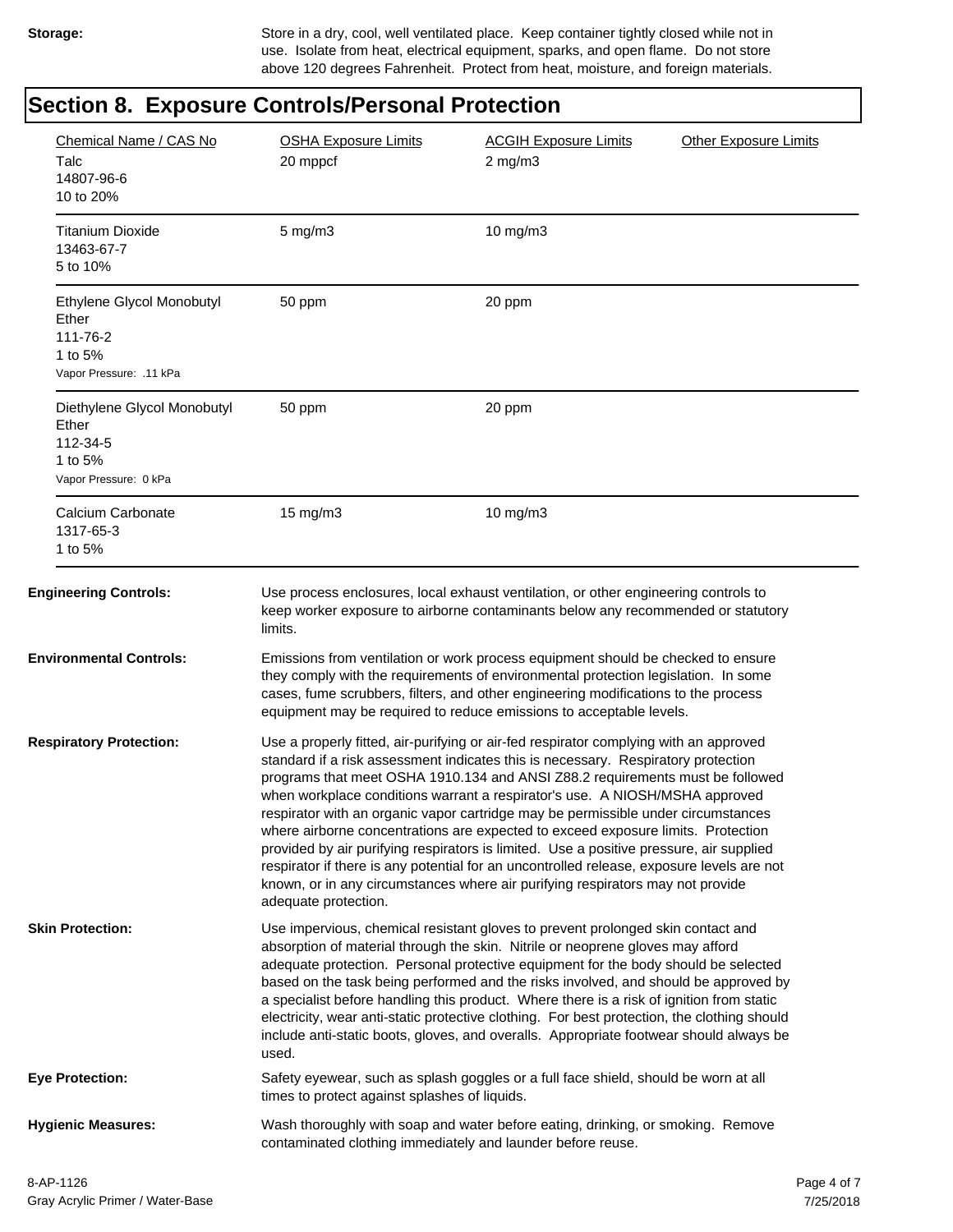# **Section 9. Physical and Chemical Properties**

| <b>Physical State:</b>     | Liquid                         |
|----------------------------|--------------------------------|
| Odor:                      | Solvent odor                   |
|                            |                                |
| Vapor Density              | Heavier than air               |
| Vapor Density              | 4.55                           |
| Vapor Pressure             | 9 mmHg                         |
| <b>Evaporation Rate</b>    | Slower than ether              |
| Boiling Range              | 171 to 230 C                   |
| Specific Gravity (SG)      | 1.197                          |
| Material VOC (Lb / Gal)    | 0.74                           |
| Material VOC $(g / L)$     | 88.48                          |
| Coating VOC (Lb/Gal)       | 1.45                           |
| Coating VOC (g/L)          | 173.42                         |
| Flash Point:               | >94 Celsius ( >200 Fahrenheit) |
| Autoignition:              | Not available                  |
| LEL:                       | $0.9\%$                        |
| UFL:                       | 24.6%                          |
| Partition Coefficient,     | Not available                  |
| n-octanol/water:           |                                |
| Auto-ignition temperature: | Not available                  |

#### **Section 10. Stability and Reactivity**

| <b>Conditions to Avoid:</b>      | Avoid temperatures above 120 degrees Fahrenheit. Avoid contact with strong acid and<br>strong bases.    |
|----------------------------------|---------------------------------------------------------------------------------------------------------|
| Incompatibility:                 | No specific data.                                                                                       |
| <b>Hazardous Decomposition:</b>  | Under normal conditions of storage and use, hazardous decomposition products<br>should not be produced. |
| <b>Hazardous Polymerization:</b> | Will not occur under normal conditions.                                                                 |
| Stability:                       | The product is stable.                                                                                  |

### **Section 11. Toxicological Information**

| <b>Effects of Over-Exposure</b><br><b>Eye Contact:</b> | Causes eye irritation.                                                                                                                                                                                                                                                                                                                                                                                                                                                                                                                                                                                                                                                                                                                                                                                                                                                                                                                              |
|--------------------------------------------------------|-----------------------------------------------------------------------------------------------------------------------------------------------------------------------------------------------------------------------------------------------------------------------------------------------------------------------------------------------------------------------------------------------------------------------------------------------------------------------------------------------------------------------------------------------------------------------------------------------------------------------------------------------------------------------------------------------------------------------------------------------------------------------------------------------------------------------------------------------------------------------------------------------------------------------------------------------------|
| <b>Skin Contact:</b>                                   | Prolonged or repeated skin contact may cause irritation. Allergic reactions are<br>possible.                                                                                                                                                                                                                                                                                                                                                                                                                                                                                                                                                                                                                                                                                                                                                                                                                                                        |
| Inhalation:                                            | Harmful if inhaled. High gas, vapor, mist, or dust concentrations may be harmful if<br>inhaled. Avoid breathing fumes, spray, vapors, or mist. May cause headaches and<br>dizziness. High vapor concentrations are irritating to the eyes, nose, throat, and lungs.<br>Prolonged or excessive inhalation may cause respiratory tract irritation.                                                                                                                                                                                                                                                                                                                                                                                                                                                                                                                                                                                                    |
| Ingestion:                                             | May be harmful if swallowed.                                                                                                                                                                                                                                                                                                                                                                                                                                                                                                                                                                                                                                                                                                                                                                                                                                                                                                                        |
| <b>Chronic Hazards:</b>                                | High concentrations may lead to central nervous system effects (drowsiness,<br>dizziness, nausea, headaches, paralysis, burred vision) and damage. Reports have<br>associated repeated and prolonged occupational overexposure to solvents with<br>permanent brain and nervous system damage. Contains carbon black pigment.<br>Chronic inflammation, lung fibrosis, and lung tumors have been observed in<br>experimental tests involving rats exposed to excessive concentrations of carbon black<br>and several insoluble dust particles for long periods of time. Tumors have not been<br>observed in other species under similar circumstances. Epidemiological studies of<br>North American workers show no evidence of clinically significant negative health<br>effects from occupational exposure to carbon black. Carbon black is listed as a Group<br>2B - Possibly Carcinogenic to Humans, by IARC and is proposed to be listed as A4 - |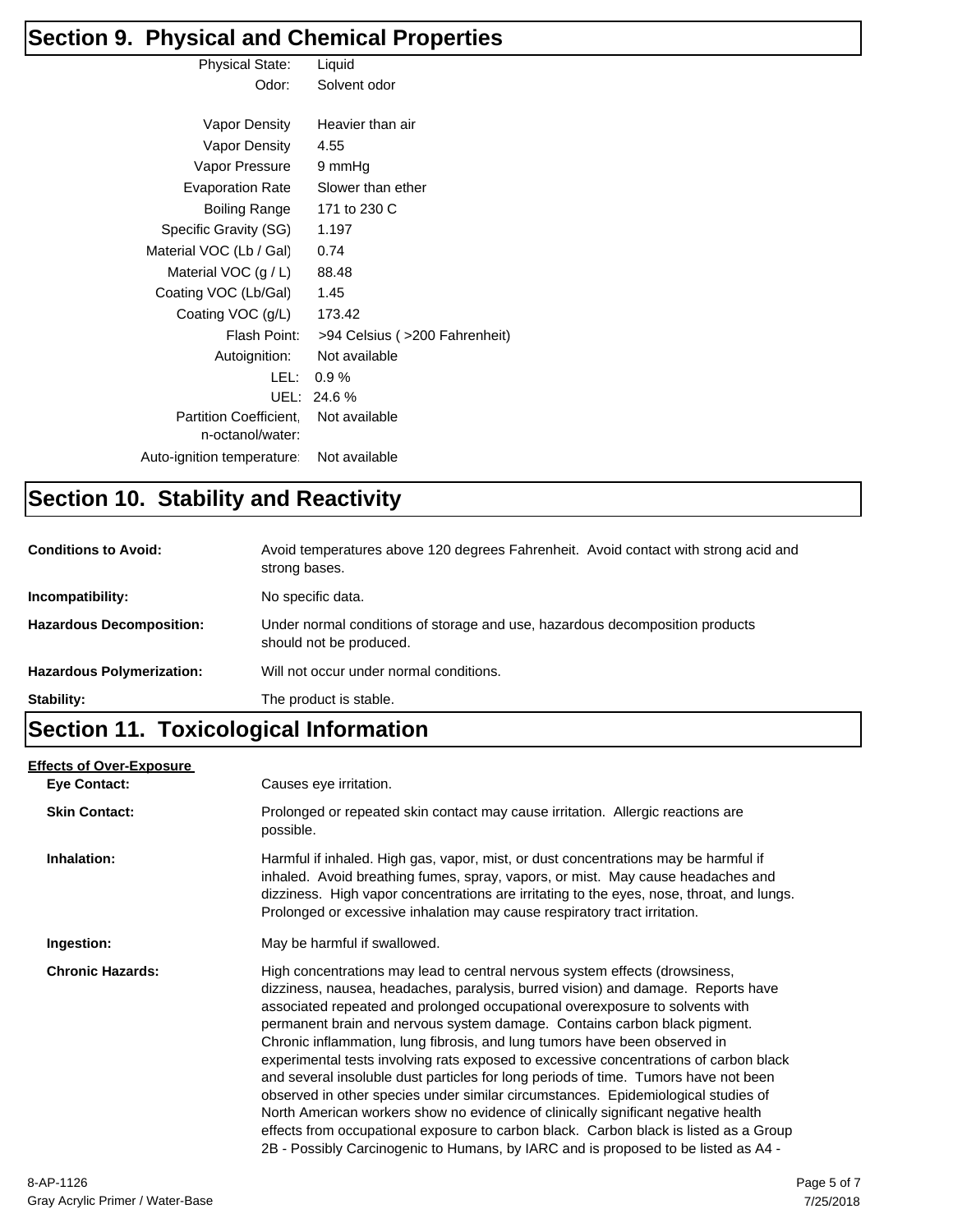|                                 | Not Classified as a Human Carcinogen by the American Conference of Governmental<br>Industrial Hygienists. Significant exposure is unlikely during typical application of this<br>product by roller or brush. Risk of overexposure depends on the duration and level of<br>exposure to dust from such processes as repeated sanding of dried surfaces, or<br>inhalation of spray mist, and the actual concentration of carbon black in the product<br>formula.                                                                                                                                                                                                     |
|---------------------------------|-------------------------------------------------------------------------------------------------------------------------------------------------------------------------------------------------------------------------------------------------------------------------------------------------------------------------------------------------------------------------------------------------------------------------------------------------------------------------------------------------------------------------------------------------------------------------------------------------------------------------------------------------------------------|
|                                 | Product contains titanium dioxide, which is listed as a Group 2B - Possibly<br>Carcinogenic to Humans by IARC. No significant exposure to titanium dioxide is<br>anticipated while using this product, in which titanium dioxide is bound to other<br>materials including resin and other pigments, during brush or rolling application.<br>Overexposure risks depend on duration and level of exposure to dust, such as from<br>repeated sanding of this product's dried film, or inhalation of spray mist, and the actual<br>concentration of titanium dioxide in the product formula. For additional information,<br>refer to IARC Monograph, Volume 93, 2010. |
| <b>Primary Routes of Entry:</b> | Eye contact, ingestion, inhalation, absorption through the skin, skin contact.                                                                                                                                                                                                                                                                                                                                                                                                                                                                                                                                                                                    |
| <b>Acute Toxicity Values:</b>   | Acute effects of this product have not been tested. Available data on individual<br>components, if any, will be listed below.                                                                                                                                                                                                                                                                                                                                                                                                                                                                                                                                     |

#### **Section 12. Ecological Information**

**Ecological Information:** Product is a mixture of listed components.

#### **Section 13. Disposal Information**

| <b>Disposal Considerations:</b> | The generation of waste should be avoided or minimized wherever possible. Disposal<br>of this product, solutions, and any by-products should at all times comply with relevant<br>environmental protection regulations and waste disposal regulations, in addition to any<br>local or regional restrictions which may be in effect. Surplus and non-recyclable<br>products should be disposed of via a licensed waste disposal contractor. Waste<br>should not be disposed of untreated to the sewer unless fully compliant with the<br>requirements of all authorities with jurisdiction. Waste packaging should be recycled<br>whenever possible. Incineration or landfill should only be considered when recycling is<br>not feasible. Take care when handling empty containers as they may retain some<br>residual product. Avoid contact of spilled material with soil, waterways, drains, and |
|---------------------------------|-----------------------------------------------------------------------------------------------------------------------------------------------------------------------------------------------------------------------------------------------------------------------------------------------------------------------------------------------------------------------------------------------------------------------------------------------------------------------------------------------------------------------------------------------------------------------------------------------------------------------------------------------------------------------------------------------------------------------------------------------------------------------------------------------------------------------------------------------------------------------------------------------------|
|                                 | sewer systems.                                                                                                                                                                                                                                                                                                                                                                                                                                                                                                                                                                                                                                                                                                                                                                                                                                                                                      |

#### **Section 14. Transport Information**

|                                | Domestic (US DOT)                                                                                                                                                                                                                                                                                                                                                                                                                                                                                                                                                                                                                     | <b>International (IMDG)</b> | Air (IATA)    | Canada (TDG)  |
|--------------------------------|---------------------------------------------------------------------------------------------------------------------------------------------------------------------------------------------------------------------------------------------------------------------------------------------------------------------------------------------------------------------------------------------------------------------------------------------------------------------------------------------------------------------------------------------------------------------------------------------------------------------------------------|-----------------------------|---------------|---------------|
| <b>UN Number:</b>              | Not Regulated                                                                                                                                                                                                                                                                                                                                                                                                                                                                                                                                                                                                                         | Not Regulated               | Not Regulated | Not Regulated |
| <b>UN Shipping Name:</b>       |                                                                                                                                                                                                                                                                                                                                                                                                                                                                                                                                                                                                                                       |                             |               |               |
| <b>Hazard Class:</b>           |                                                                                                                                                                                                                                                                                                                                                                                                                                                                                                                                                                                                                                       |                             |               |               |
| <b>Packing Group:</b>          |                                                                                                                                                                                                                                                                                                                                                                                                                                                                                                                                                                                                                                       |                             |               |               |
| <b>Limited Quantity:</b>       |                                                                                                                                                                                                                                                                                                                                                                                                                                                                                                                                                                                                                                       |                             |               |               |
| <b>Special Considerations:</b> | The presence of a shipping description for a particular mode of transport does not<br>indicate that the product is packaged suitably for that mode of transport. All packaging<br>should be reviewed for suitability prior to shipment, so that compliance with applicable<br>regulations can be ensured. Compliance with all applicable regulations is the sole<br>responsibility of the person offering the product for transport. Persons loading and<br>unloading dangerous goods should be trained in all the risks associated with the<br>substances at hand, and on all actions to be taken in case of an emergency situation. |                             |               |               |

### **Section 15. Regulatory Information**